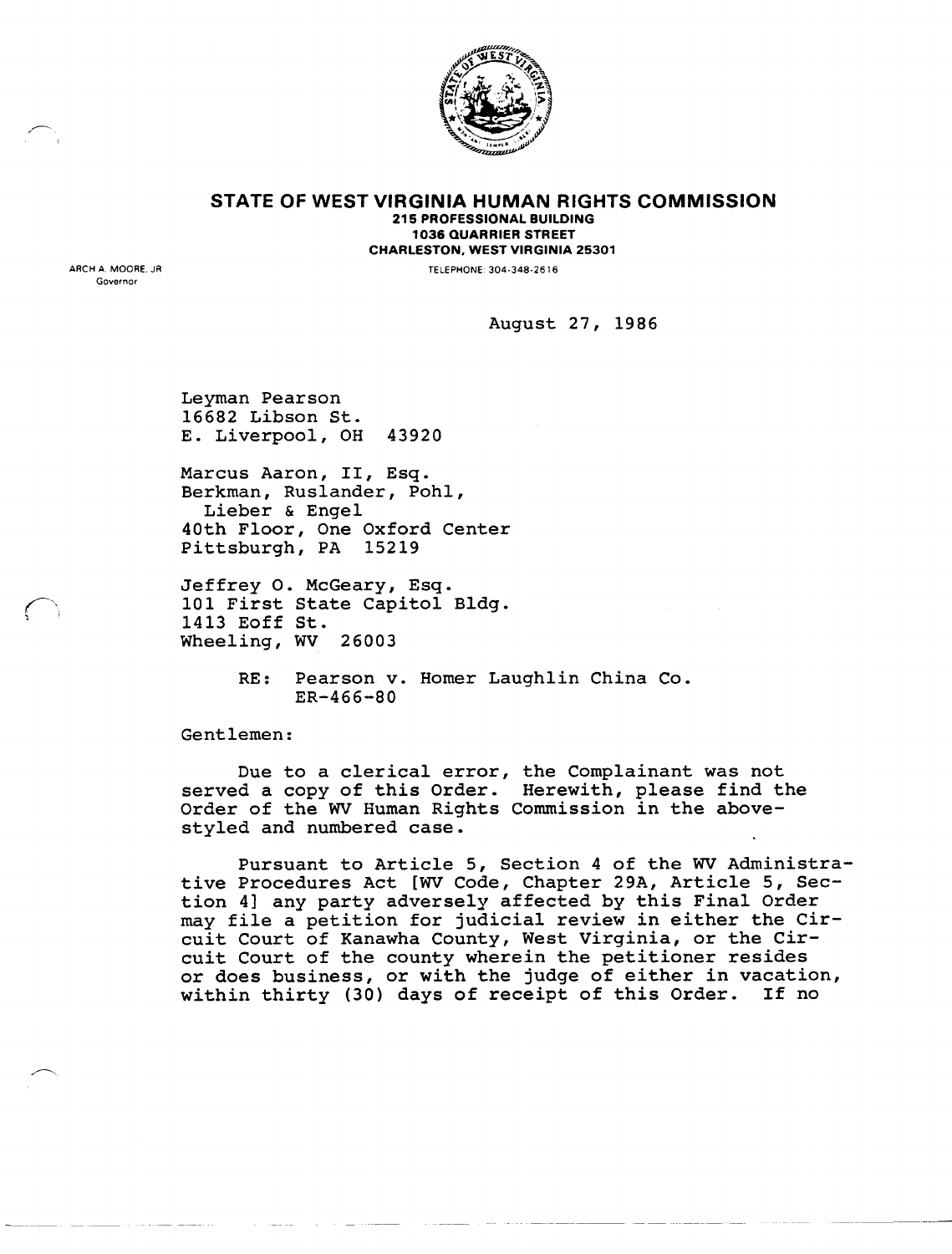August 27, 1986 Page Two

appeal *is* filed by any party within thirty (30) days, the Order *is* deemed final.

Sincerely yours,

*\$tfU.ifL'l-/l/"/* £, 7t"~ *(~'~H-j)1*

Howard D. Kenney Executive Director

HDK/mst

**Enclosure** 

CERTIFIED MAIL-RETURN RECEIPT REQUESTED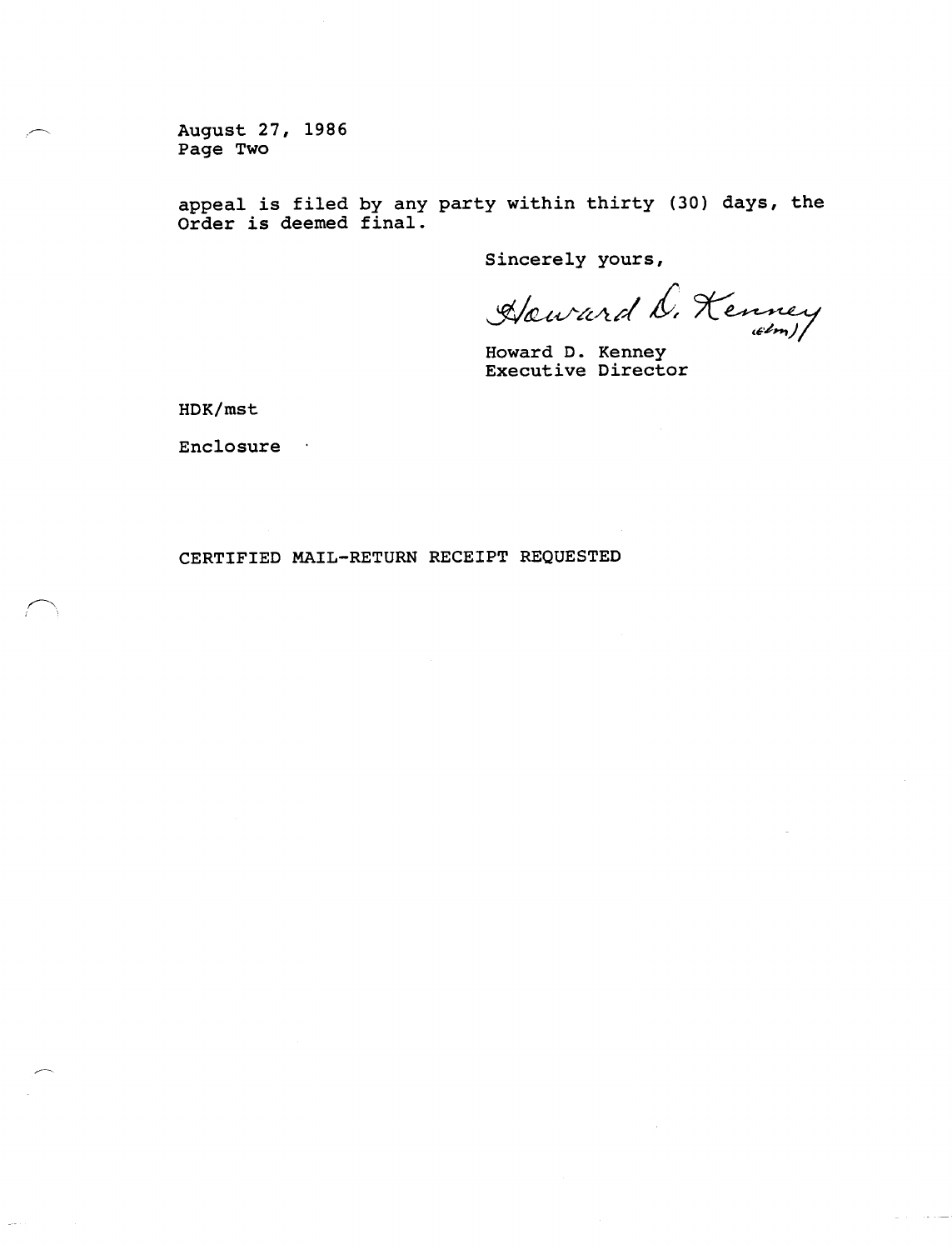# BEFORE THE WEST VIRGINIA HUMAN RIGHTS COMMISSION

LEYMAN PEARSON,

VS.

à

**Contract Contract Contract** 

经货物

计单位字

 $\label{eq:1} \mathcal{N} = 2\pi\sqrt{2\pi} \sqrt{2\pi} \sqrt{2\pi} \sqrt{2\pi} \sqrt{2\pi} \sqrt{2\pi} \sqrt{2\pi} \sqrt{2\pi} \sqrt{2\pi} \sqrt{2\pi} \sqrt{2\pi} \sqrt{2\pi} \sqrt{2\pi} \sqrt{2\pi} \sqrt{2\pi} \sqrt{2\pi} \sqrt{2\pi} \sqrt{2\pi} \sqrt{2\pi} \sqrt{2\pi} \sqrt{2\pi} \sqrt{2\pi} \sqrt{2\pi} \sqrt{2\pi} \sqrt{2\pi} \sqrt{2\pi} \sqrt{2\pi} \sqrt{2\pi} \sqrt{2\pi$ 

Ź

J.  $\ddot{\phantom{a}}$ 

 $\frac{1}{2}$ 

**STARS:** 

 $\frac{1}{2}$ 

 $\epsilon$  :

ģ.

 $\frac{1}{2}$  $\frac{1}{2}$  Complainant,

Docket No. ER-466-80

HOMER LAUGHLIN CHINA COMPANY,

Respondent.

#### ORDER

On the 8th day of April, 1986, the Commission reviewed the Findings of Fact and Conclusions of Law of Hearing Examiner Victor A. Barone. After consideration of the aforementioned, the Commission does hereby adopt the Findings of Fact and Conclusions of Law as its own.

It is hereby ORDERED that the Hearing Examiner's Findings of Fact and Conclusions of Law be attached hereto and made a part of this Order.

. By this Order, a copy of which shall be sent by Certified Mail to the parties, the parties are hereby notified that THEY HAVE TEN DAYS TO REQUEST A RECONSIDERATION OF THIS ORDER AND THAT THEY HAVE THE RIGHT TO JUDICIAL REVIEW.

Entered this  $\sim$  day of April, 1986.

 $Respectfully submitted$   $Respectfully Studented  
MMSO$ 

CHAIR/VICE-GHAIR WEST VIRGINIA HUMAN RIGHTS COMMISSION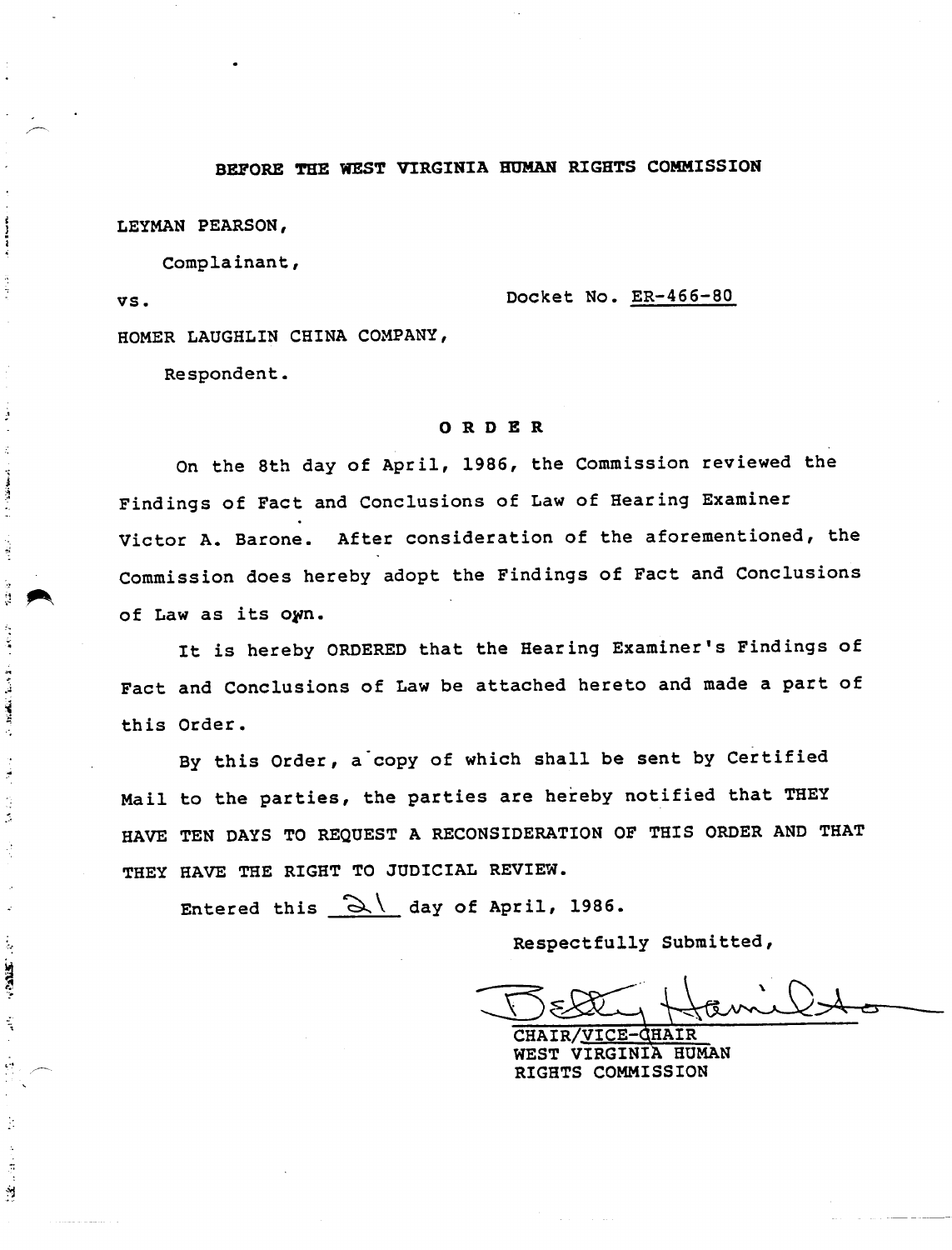WEST VIRGINIA SUPREME COURT OF APPEALS FOR THE WEST VIRGINIA HUMAN RIGHTS COMMISSION

LEYMAN PEARSON,

Complainant,

*~\k{*  $\sqrt{11}$   $\frac{30}{1}$ : <sup>~</sup> \ ' ••••••• - -"\* •• :~ ; *i ~ ~*

•

VS. CASE NO. ER-466-30

HOMER LAUGHLIN CHINA COMPANY,

Respondent.

**ADMINISTRATIVE DIRECTOR CUPREME COURT OF APPEALS** 

r ." .1.: ......•..•.. ' " *., ~.-'r,-* ••.~"'" J ':'~:.i.:J

 $\mathcal{L} \subset \mathbb{R}^3$ .....- \_... ....~ ;.'. '; "-

# HEARING EXAMINER'S PRCPOSED FINDINGS OF FACT, CONCLUSIONS OF LAW, DECISION AND ORDER

### PRELIMINARY MATTERS

This employment discrimination complaint was filed in 1980. Complainant, Leyman L. Pearson, alleged that he was fired by respondent in February, 1980, because of his race, black.

A pre-hearing conference was held on April 15, 1985, at which time the parties waived the presence of a hearing commissioner. (This waiver was again recited on the record by counsel at the commencement of the public hearing).

After the pre-hearing conference, the respondent raised a jurisdictional defense; i.e., that the complaint had not been filed within 90 days of the alleged act of discrimination.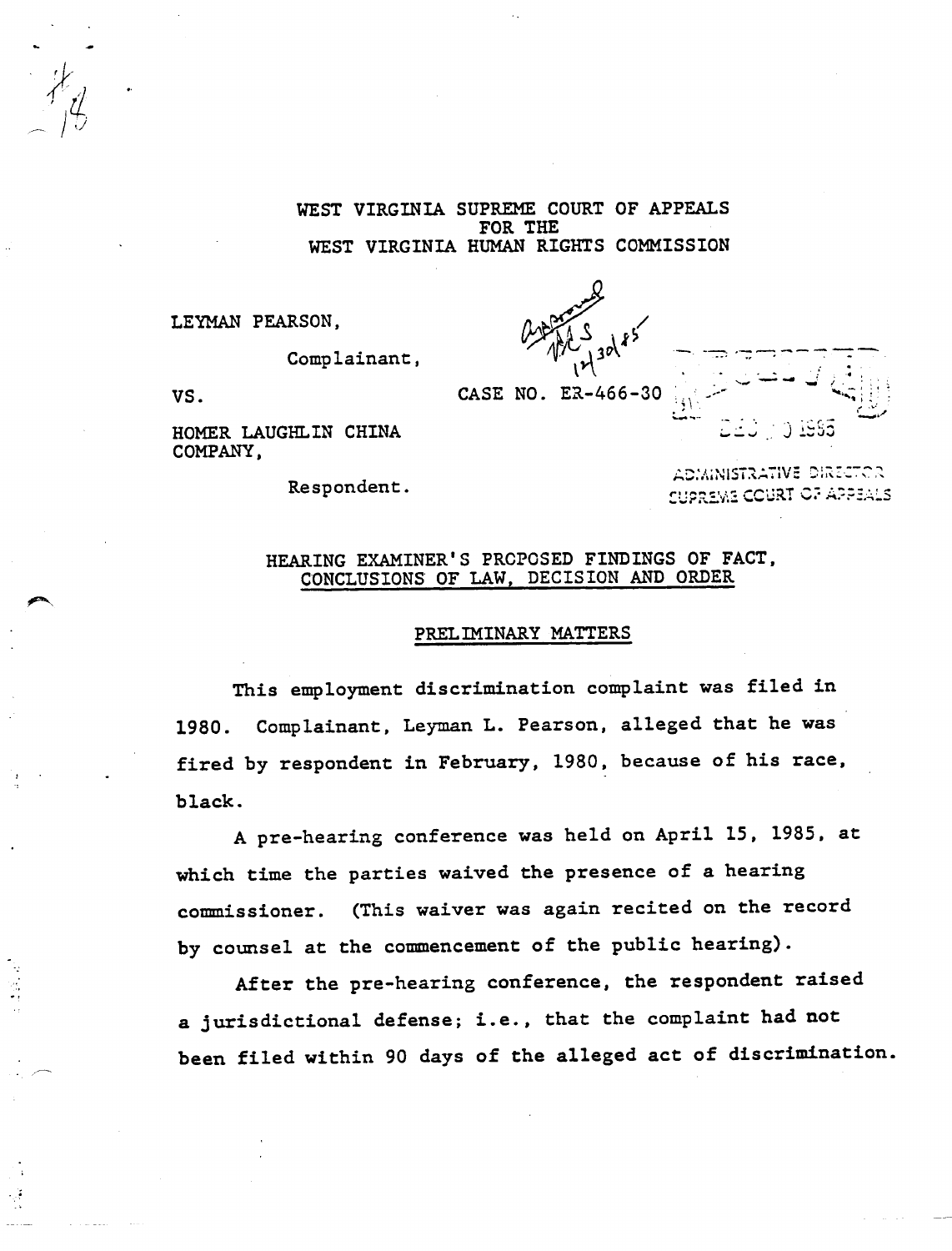Pursuant to the pre-hearing order and by agreement of the parties, this defense was treated as a motion to dismiss. On July 29, 1985, the Hearing Examiner issued a decision recommending dismissal of the complaint on the grounds that it had not been timely filed. By order entered on September 24, 1985, the Human Rights Commission rejected the Examiner's recommendations and returned the case for reassignment and hearing.

Pursuant to that order, a public hearing was held on October 31, 1985, at the Hancock County Courthouse in New Cumberland, West Virginia. The complainant was the sole witness in his behalf. Respondent presented three witnesses. At the close of the hearing, the Hearing Examiner asked for the parties' briefs, proposed findings and conclusions by December 1, 1985. This deadline later was extended to December 10, 1985. The respondent submitted its post-hearing brief with proposed findings and conclusions on December 9, 1985. No post-hearing submission has been received from the complainant.

The Hearing Examiner has now considered the transcript of testimony totaling 301 pages, the exhibits appended thereto and respondent's post-hearing submission.

 $\overline{2}$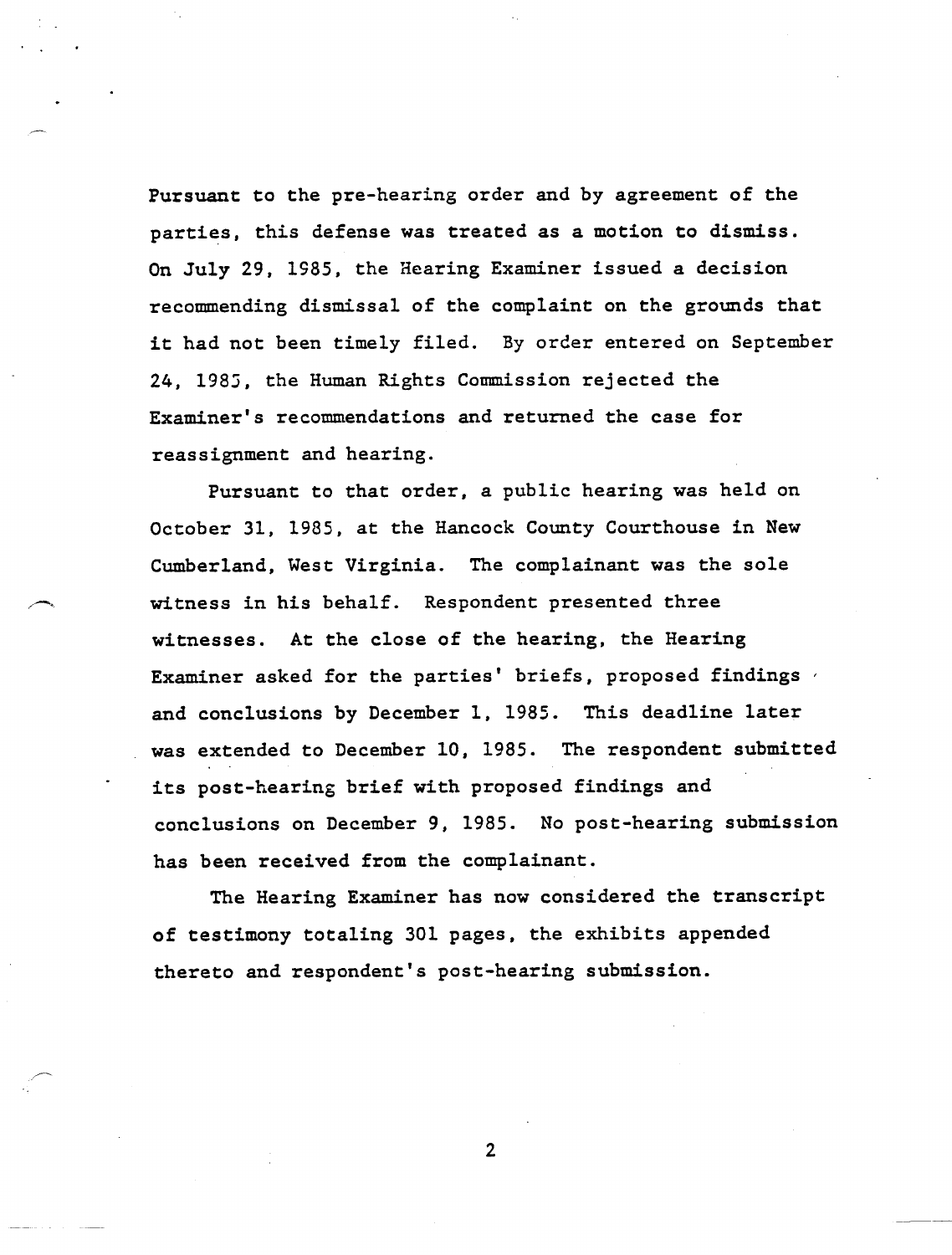### ISSUES - CONTENTIONS OF THE PARTIES

The pertinent portion of the complaint reads as follows:

"1. I was discharged on February 5, 1980, for incidents that happened in August, 1979.

2. The Respondent Company said I was discharged for excessive absenteeism.

. 3. I believe that I was discriminated against and discharged on the basis of my race, black, because:

> a. I was the only black employed by the security department.

b. I received two final warnings and discharge on the same day, February 5, 1980.

c. White employees with more sick time off and more employee warning notices than myself have not been discharged.

d. The Respondent company also refused to accept my Doctor's excuse whereas, caucasian employee Doctor's excuses are accepted."

Respondent denied any discriminatory motivation in the discharge. At the hearing and in its post-hearing brief, respondent also renewed its jurisdictional defense based upon complainant's purported failure to file the complaint within the 90 days after the alleged act of discrimination as required by W.Va. Code 5-11-10.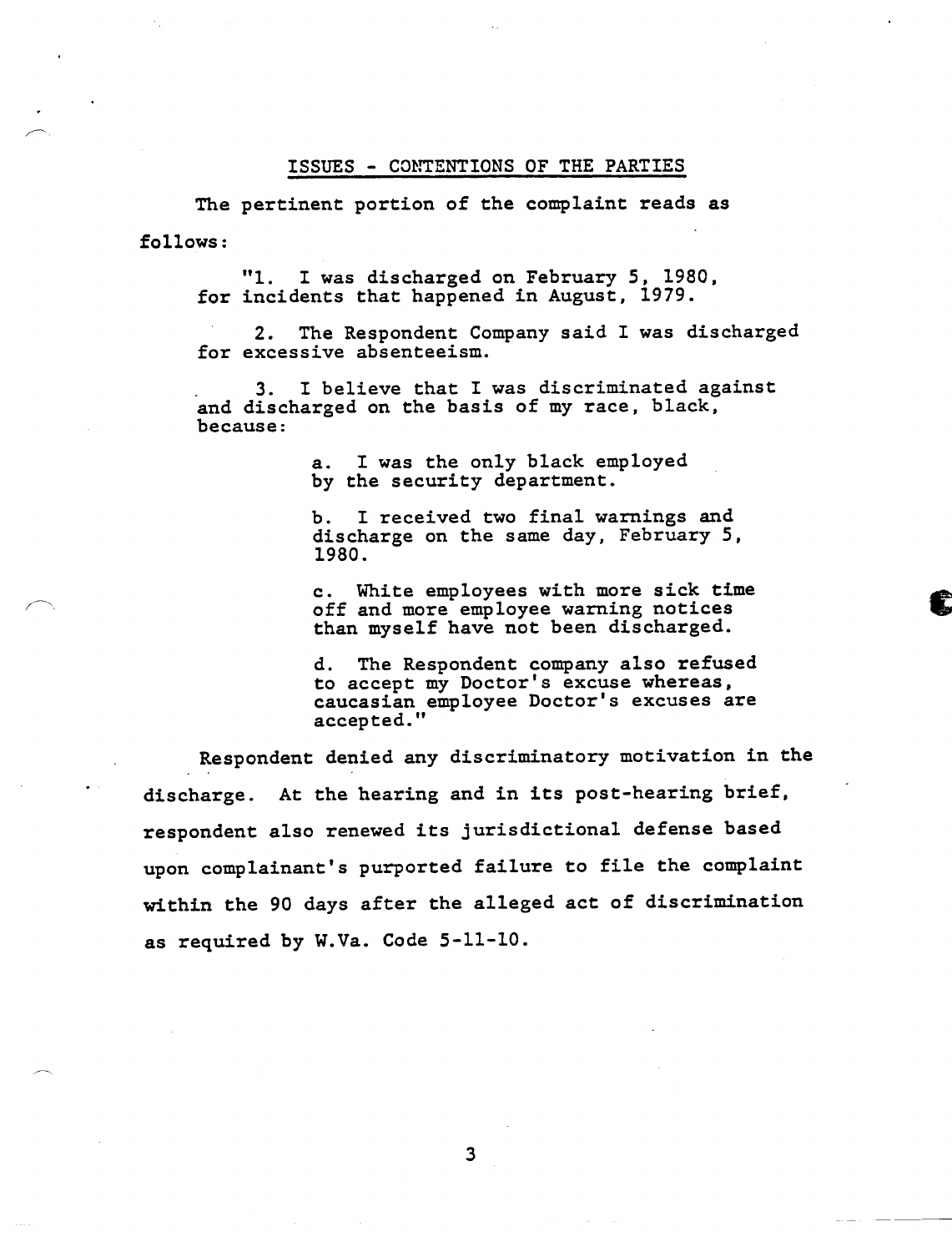### FINDINGS OF FACT

1. Complainant is a black male who resides in East Liverpool, Ohio. He has been unemployed since 1980 when he was discharged by respondent.

2. Respondent is a corporation engaged in the manufacture of china in Hancock County, West Virginia. At the time the events material to the case occurred, the respondent had over 1,000 employees. The company in 1980 had an affirmative action program which was subject to review by the Federal Equal Employment Opportunity Commission (EEOC). The company made quarterly reports to the EEOC and had been found in compliance with its requirements.

3. Complainant was employed by respondent in December, 1978, and was discharged on or about February 5, 1980. His job while employed by respondent was as a security guard. He worked primarily the midnight to 8:00 A.M. shift. During his employment he was the only black in the security department, which consisted of approximately 10 to 12 employees.

4. The duties of a security guard at the plant involved making rounds of the plant premises for purpose of a fire watch, protection against vandalism and theft, monitoring the sprinkler system, and generally serving the function of watchman. The guards worked in two-man teams, each making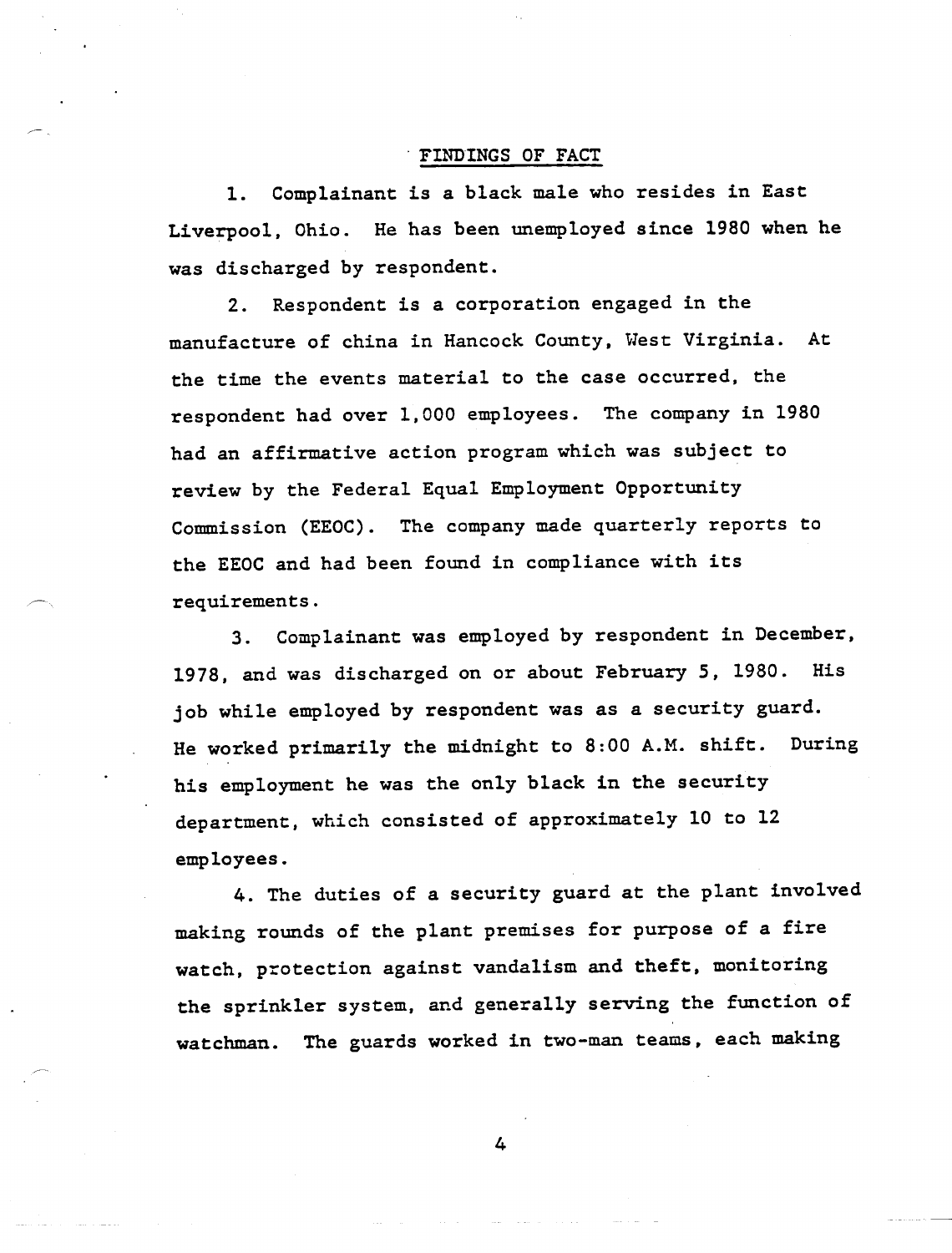the rounds for an hour while the other remained at the guard station. The plant covers an area of approximately 30 acres or 1.5 million square feet. The rounds involved making a circuit of designated check points or "key stations". By use of a portable key-punch clock carried on the rounds, the guard could record on a tape the time of his arrival at each key station. There were 17 key stations. When not making rounds, the guard remaining at the guard base station would answer the phone and keep a record of employees-reporting on and off for work. During complainant's shift, he would make rounds at 1:00 A.M., 3:00 A.M. and 5:00 A.M. (the last round ending at 6:00 A.M.); he would then man the phone at the base station until 8:00 A.M. quitting time.

5. The respondent's general superintendent, Jon Bentley, testified that perhaps the security department's most important function was that of "fire watch"; that this function was emphasized by the plant's insurance company, which at times would even audit the tapes of the punch clock to insure that the guards were making their rounds. A one-page set of rules and guidelines for the guards included instructions in case of fire, and placed emphasis on such matters as reporting to the base station if a guard was gone for more than one hour. The rules also included the following instructions: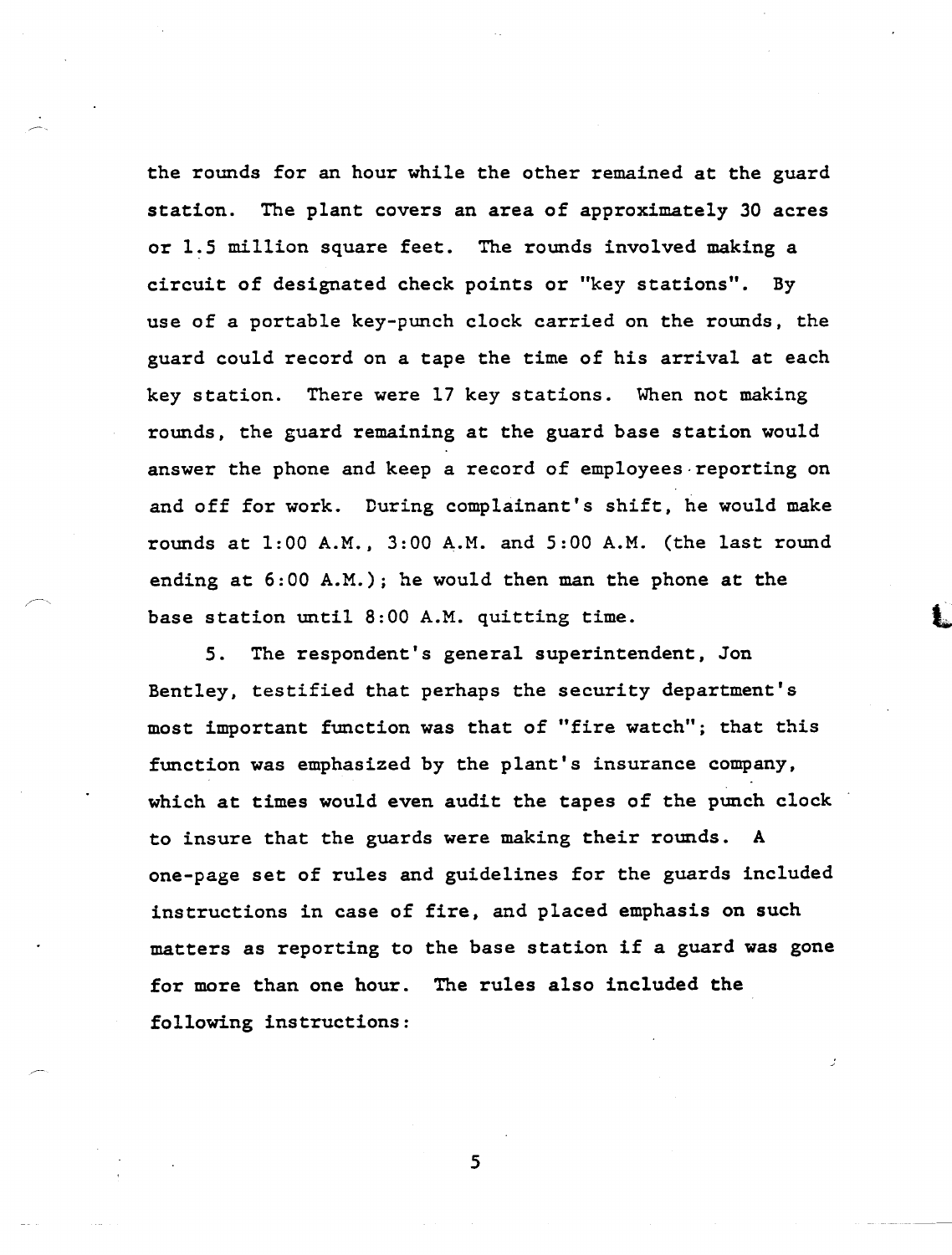"Log all report offs and ons and no matter how often. Every day if necessary. This is an absolute must.

\* \* \*

"Do not desert your clock or guards post!"

Bentley testified that prior to complainant's discharge, two white security guards had been fired by the company for missing rounds; that missing a round and not having someone "cover it" was a very serious offense.

6. Complainant was fired on February 5, 1980, for the stated reasons of (1) not making rounds, (2) leaving work early without permission and not notifying his supervisor and (3) excessive absenteeism. The decision to fire complainant was made by general superintendent Bentley after the security guard supervisor, George Mellinger, brought the complainant's job performance to his attention and discussed it with him.

7. The same guard supervisor, Mellinger, had fired complainant -- or at least told complainant he was fired in November of 1979 apparently over an incident involving a doctor's excuse for sick leave. This decision, however, was overruled by Mellinger's superior (Bill Bowyer, Assistant Plant Superintendent) after complainant had gone to the local NAACP apparently with the complaint that the action was racially motivated. General Superintendent Bentley was out of town at the time but was consulted by Bowyer and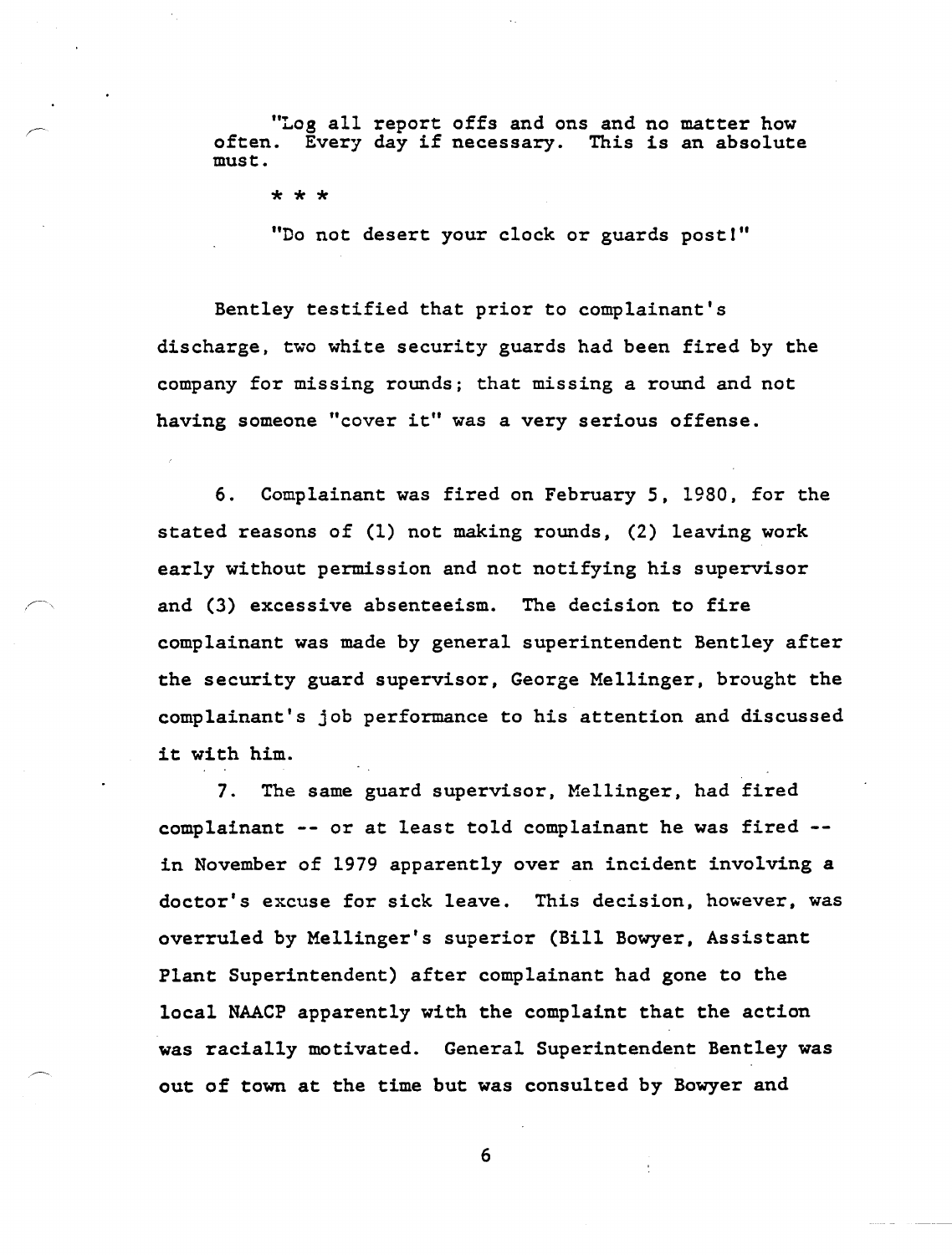concurred in Bowyer's decision to overrule the November discharge. Bentley testified that complainant's race was a consideration in overruling the discharge; that complainant was treated more leniently than a white would have been.

8. Complainant testified that a fellow security guard, Jim Woodrow, told him that Mellinger had said in November, 1979, "I wish I'd never hired a nigger", or words to that effect. The parties indicated that Jim Woodrow still works at the plant; however, neither party called him as a witness. The evidence is that George Mellinger no longer works at the plant but his place of residence was not indicated, and accordingly, the record is unclear as to the ability of the parties to subpoena him. At any rate, neither party called him as a witness.

a<br>E

9. The events leading up to the discharge of complainant in February, 1980, are as follows:

(a) Complainant missed seven days of work in January, 1980. The first of these seven, on January 12, was an unexcused absence; the other six in late January were due to illness. There is no dispute that complainant was in fact ill, apparently from a severe case of the "flu" with bronchitis. Complainant introduced a doctor's note which stated: "Ill from 1/23 to date 1/28/80 • • • OK for work 1 Feb. 80".

 $\overline{7}$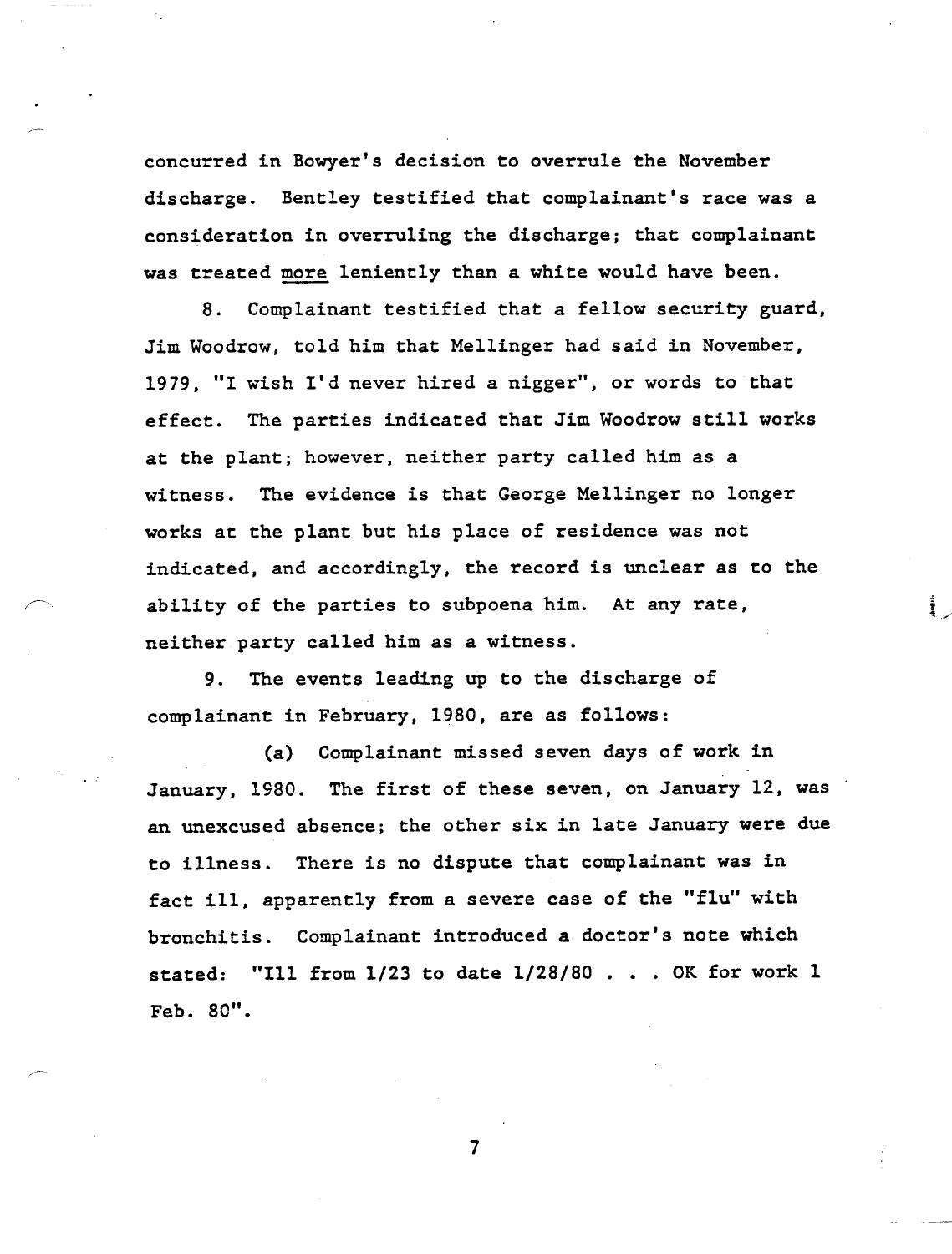(b) Further, the company records and logs indicate that on January 15, 1980, complainant missed 11 key stations on his 1:00 A.M. round; on both January 20 and 21, he missed his 3:00 A.M. round completely; and on February 2, he missed 10 key stations on his 1:00 A.M. round. Complainant testified that all of these missed keys and rounds were due to illness. Respondent apparently concedes this as indicated in its proposed finding of fact No.6. It is noted that January 20 and 21, when complainant missed two complete rounds, immediately preceded six consecutive days missed due to illness.

(c) Finally, on February 2, 1980, after plaintiff had returned to work, he was scheduled to work his midnight to 8:00 A.M. shift. Prior to coming to work that night, he called Ken Beaver, Assistant Supervisor of security guards and asked Beaver to drive him to work because his (complainant's) car was not operable. Beaver did pick up plaintiff and take him to work. (Complainant testified ·that he and Beaver, a white, were friends who hunted and fished together). On the way to work, complainant told Beaver that in order to get a ride home he (complainant) might have to leave early to ride with another employee whose quitting time was 6:00 A.M. There is a dispute as to what Beaver's answer was. Complainant says Beaver told him it was "OK" to leave early as long as he got his post covered. Respondent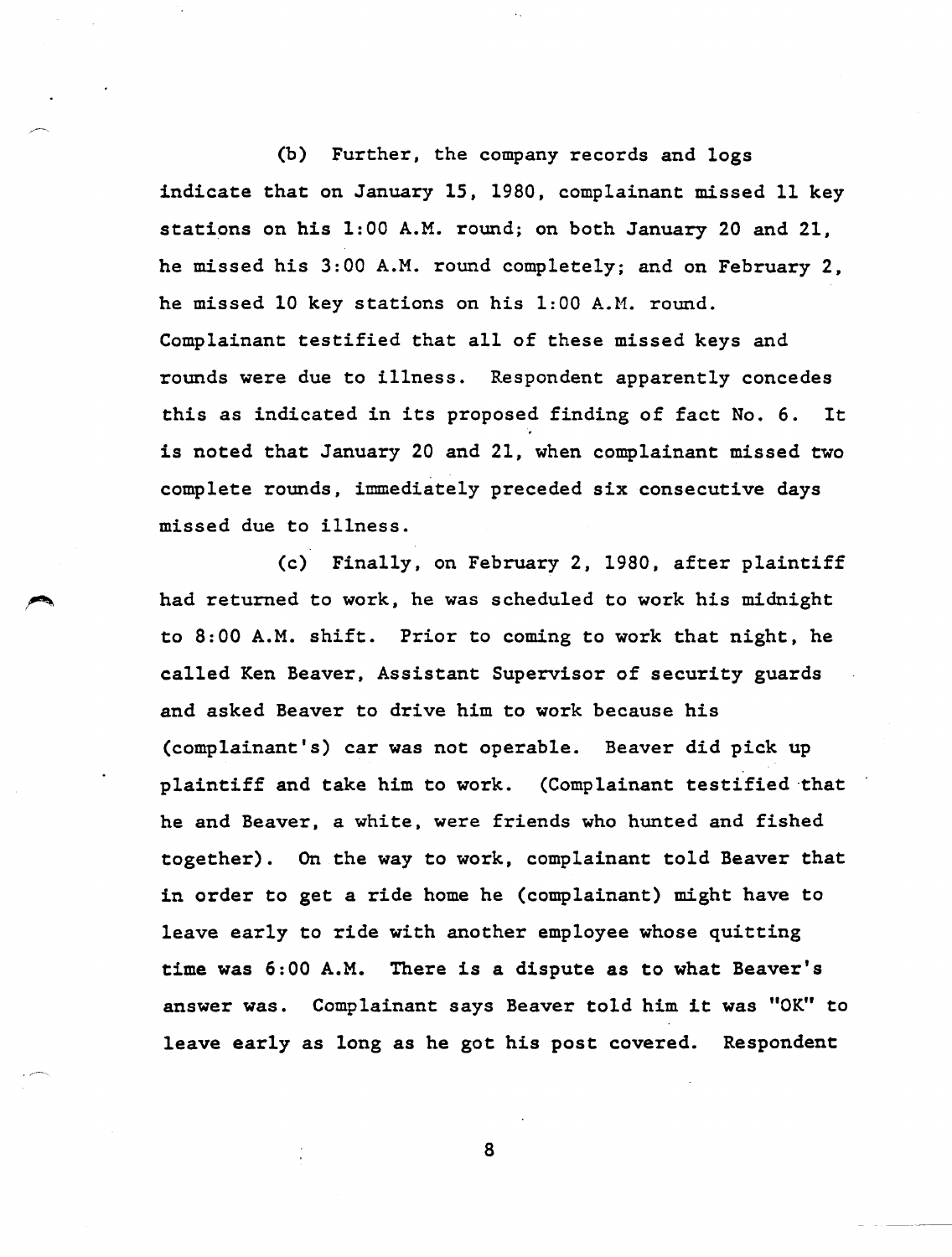says Beaver's answer was, in effect, "if you leave early, you are putting your job on the line." (Beaver, like Mellinger, does not now work for the respondent but his residence and whereabouts were not accounted for. Neither party called him as a witness). Complainant testified that he wanted to leave early because if he waited until 8:00 A.M., he would not have a ride home and would have to walk 5 miles, which he did not want to do in the February cold while still suffering from the after-effects of the flu. At any rate. complainant did leave work at 6:00 A.M. that morning. He says he tried to call Ken Beaver to tell him he was leaving but got no answer at Beaver's phone. Complainant says that despite being unable to contact Beaver, he left because Beaver had earlier said on the way to work that complainant could leave early as long as he had his post covered. Complainant insists he had another employee cover his post for him when he left.

10. When complainant reported to work the following day, he says Ken Beaver started to "find things wrong". Beaver handed complainant two forms entitled "Employee Warning Notice". The forms were signed by George Mellinger and both were marked "final warning". The first said that complainant "did not complete rounds". The second said "left job without permission. Did not contact immediate supervisor.'" As noted above, complainant was then notified, either that day or the next, that he was fired, and he was given his final paycheck on February 8.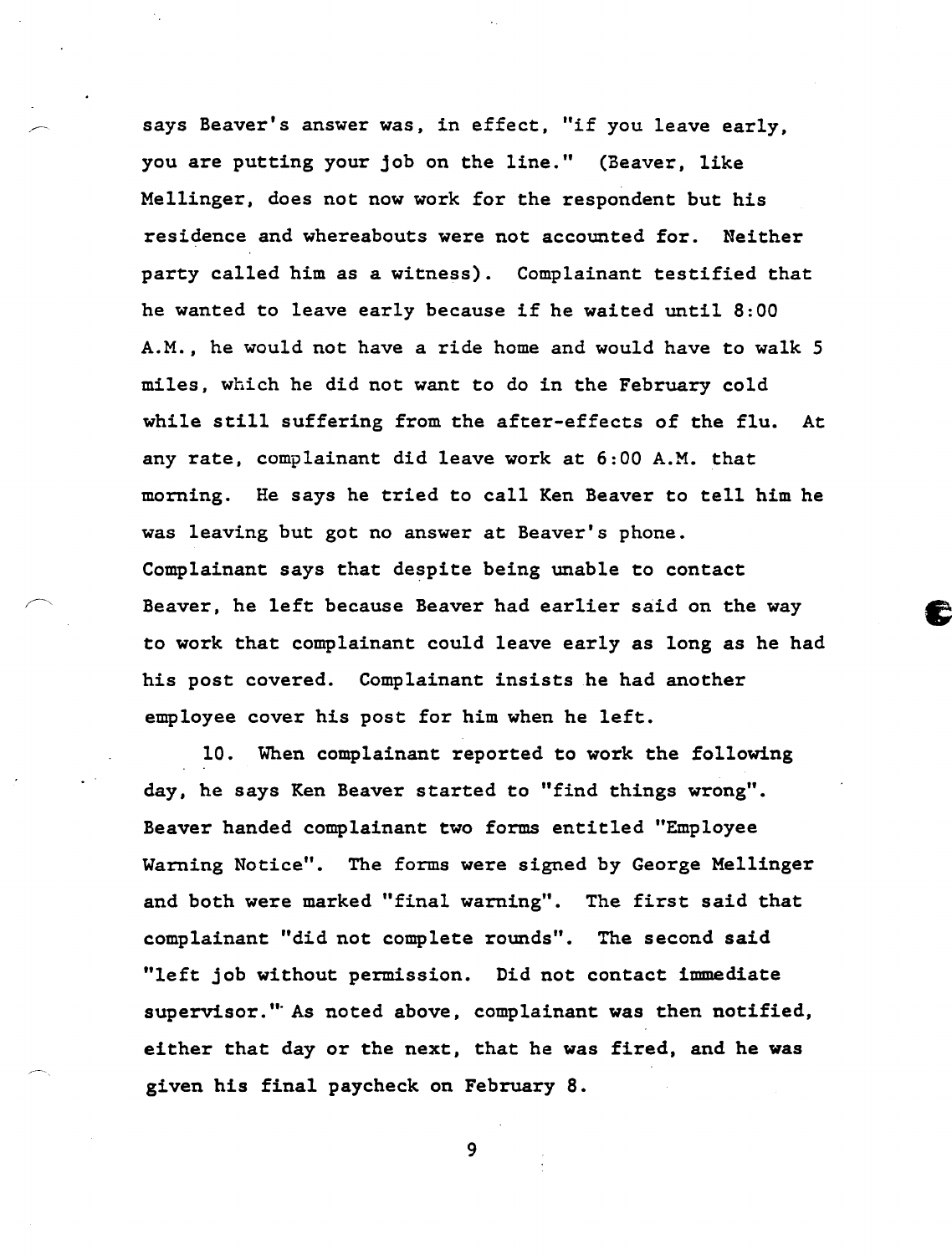11. The evidence as to respondent's sick leave and vacation policies is that employees in complainant's category were allowed 10 sick days a year with pay; and after one year of employment. 10 vacation days a year with pay. General Superintendent Bentley testified that the sick days are not considered available to "take"; they can only be used for genuine sickness or medical emergencies. These sick days may be accumulated from year to year with seniority.

12. The evidence shows that in 1979. complainant took five vacation days in August and five in December. The five in August were taken before complainant had been with the company one year. Also in 1979, he had 10 days absent due to sickness. 4 days absent for which no explanation appears, and two days of unexcused absence. The total of days absent from work in 1979 was 26. As previously noted, complainant then missed 7 days in the first month of 1980.

13. The first allegation in the complaint is that: "I was discharged on February 5, 1930, for incidents that happened in August, 1979." This allegation was not proved, as complainant was unsure about "incidents" that happened in August, 1979. Complainant may have meant November, 1979.

14. The crux of the complaint is contained in paragraphs 3c. and 3d., wherein complainant alleges that white employees with more sick time off and more warning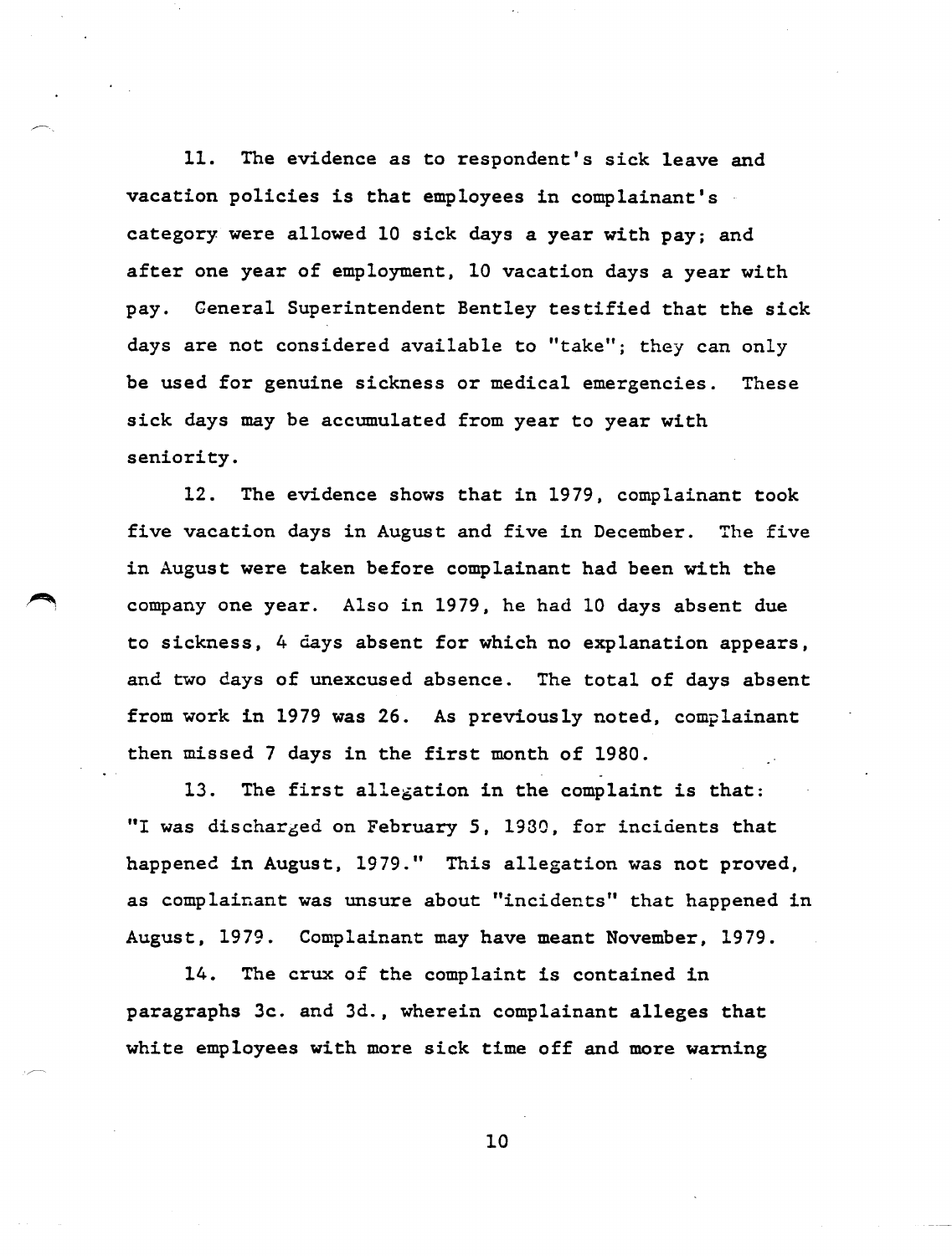notices were not discharged and that the company refused to accept his doctor's excuses while the doctor's excuses of white employees were accepted. The evidence indicates that the only white employee who may have had a greater or comparable amount of sick time than complainant (in the relevant period) was one Clark Geer, who had been employed by the company since 1959 and had accumulated over 60 days of sick leave. Complainant's counsel apparently concedes that Geer's situation is not relevant for comparison with complainant, who had been employed slightly more than one year. This inference is drawn from the fact that counsel discontinued cross-examination about Geer's sickness record when he learned that Geer was a 20-year employee. General Superintendent Bentley testified that Geer was a long-time employee with a steady work record who had encountered an accident or lengthy illness and that this was one of the situations contemplated by the sick leave policy. Complainant's counsel elicited evidence about the attendance records of six other security guards. Three of them had no sick days in the relevant period and the other three had only one each.

15. Complainant's allegations and evidence about warning notices are somewhat inconsistent. He alleged in his complaint that white employees with "more warning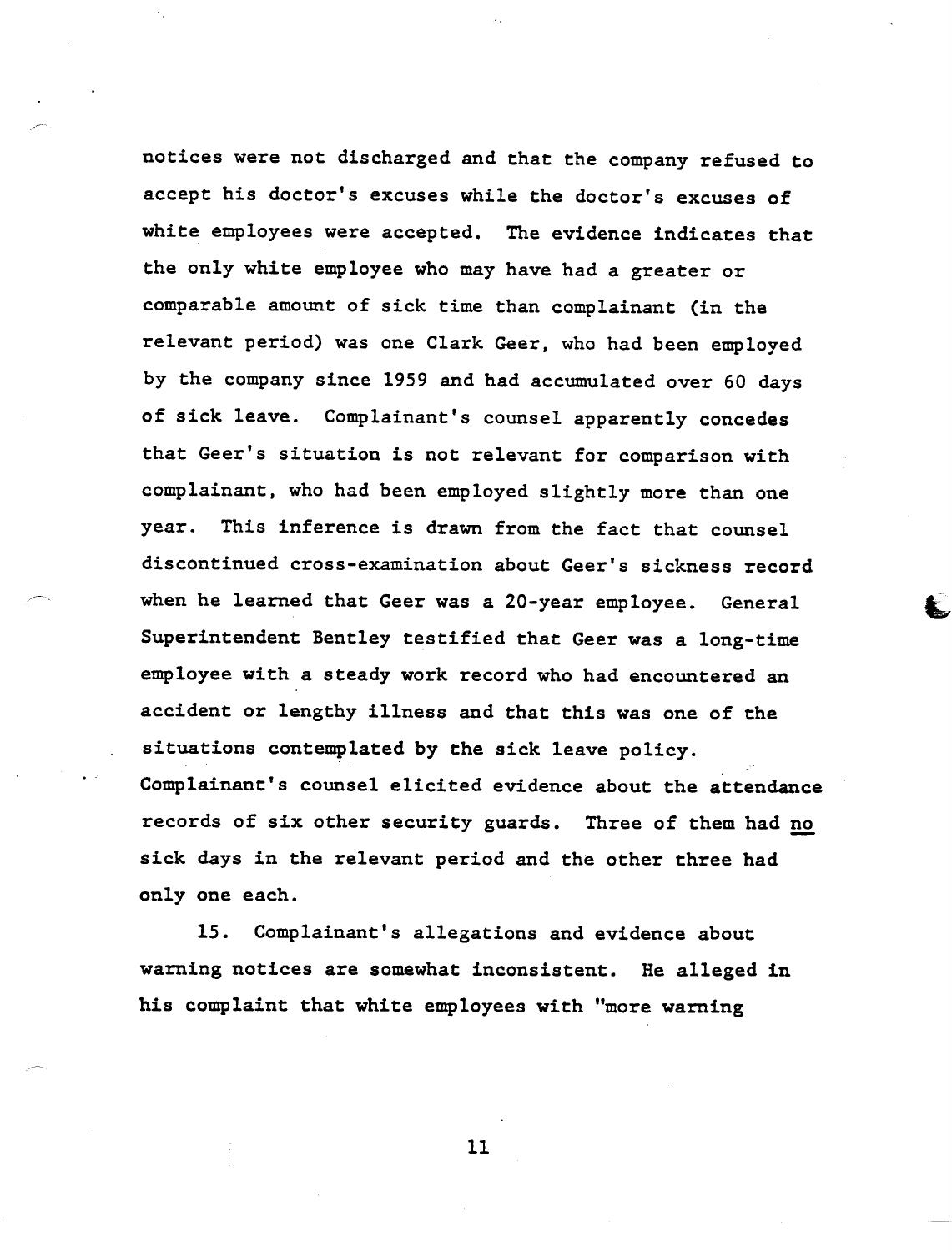notices" were not fired, but his testimony at the hearing was that he did not know of any other employee who received any warning notices.

16. From the evidence of record, it appears that the company did accept complainant's doctor's excuses, in the sense that he was credited and apparently paid for a sick day if he had a doctor's excuse for it (although there apparently was some dispute in November, 1979, which has been alluded to above).

17. General Superintendent Bentley testified that when Mellinger came to him on or about February 5, 1980, to discuss complainant's work, he, Bentley was not informed that sickness may have been the reason for the missed rounds.

18. With respect to respondent's statute of limitations defense, there is no question that the verified complaint form was signed by complainant on May 7, 1980, and was not received by the Commission until May 23, 1980. However, an "Employment Complaint Background Information Questionnaire" was signed by complainant and notarized on April 6, 1980. A handwritten notation made on that form reads "received 4/8/80" under the words "Att. Leona Lockard." The Hearing Examiner assumes this was the date of receipt at the Commission office.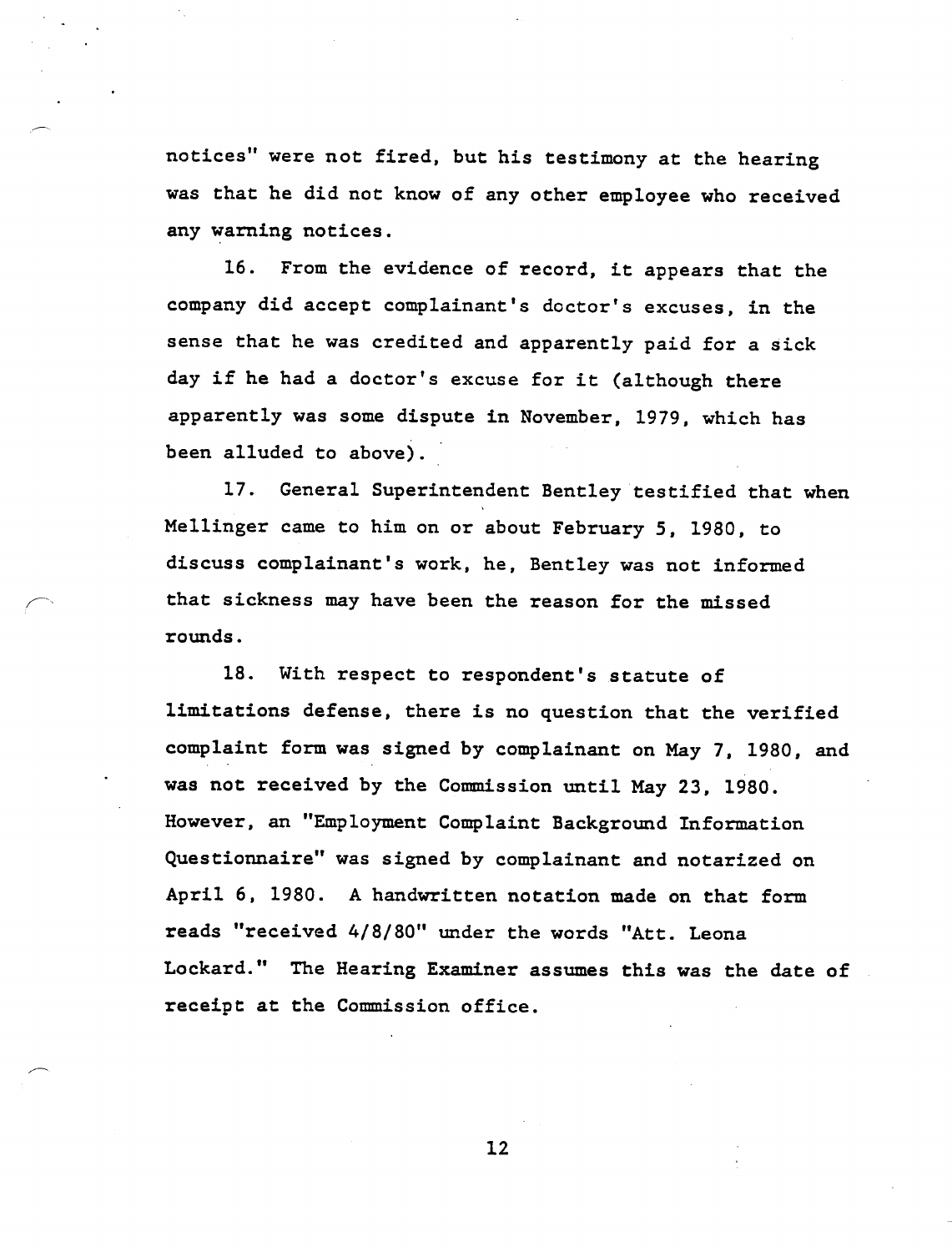19. Complainant has been unemployed since his discharge by respondent in February, 1980. He has had virtually no income other than a few hundred dollars from hunting, trapping and digging ginseng. Although complainant has submitted no post-hearing brief, it is assumed that the relief requested includes job reinstatement with back pay.

### COMMENT ON THE FINDINGS OF FACT

The Hearing Examiner would have preferred to hear more evidence from both sides. As noted in the discussion of preliminary matters, complainant was the sole witness on his behalf. There is no indication that he attempted to procure the attendance - voluntary or involuntary - of any other witness. Inasmuch as a complainant has the burden of proving his case by a preponderance of the evidence, he makes his task doubly difficult when he calls no corroborrating witnesses and his own recollection of events is somewhat shaky. An example of how additional evidence could have been useful is complainant's testimony that a fellow security guard, Jim Woodrow, told complainant that the security guard supervisor, George Mellinger, had said he would "never hire another nigger" or that he "wished he had never hired a nigger". Counsel stipulated that Woodrow still works for the respondent. The complainant's testimony about this statement, although it is "hearsay within hearsay" was admitted over respondent's objection. If true, the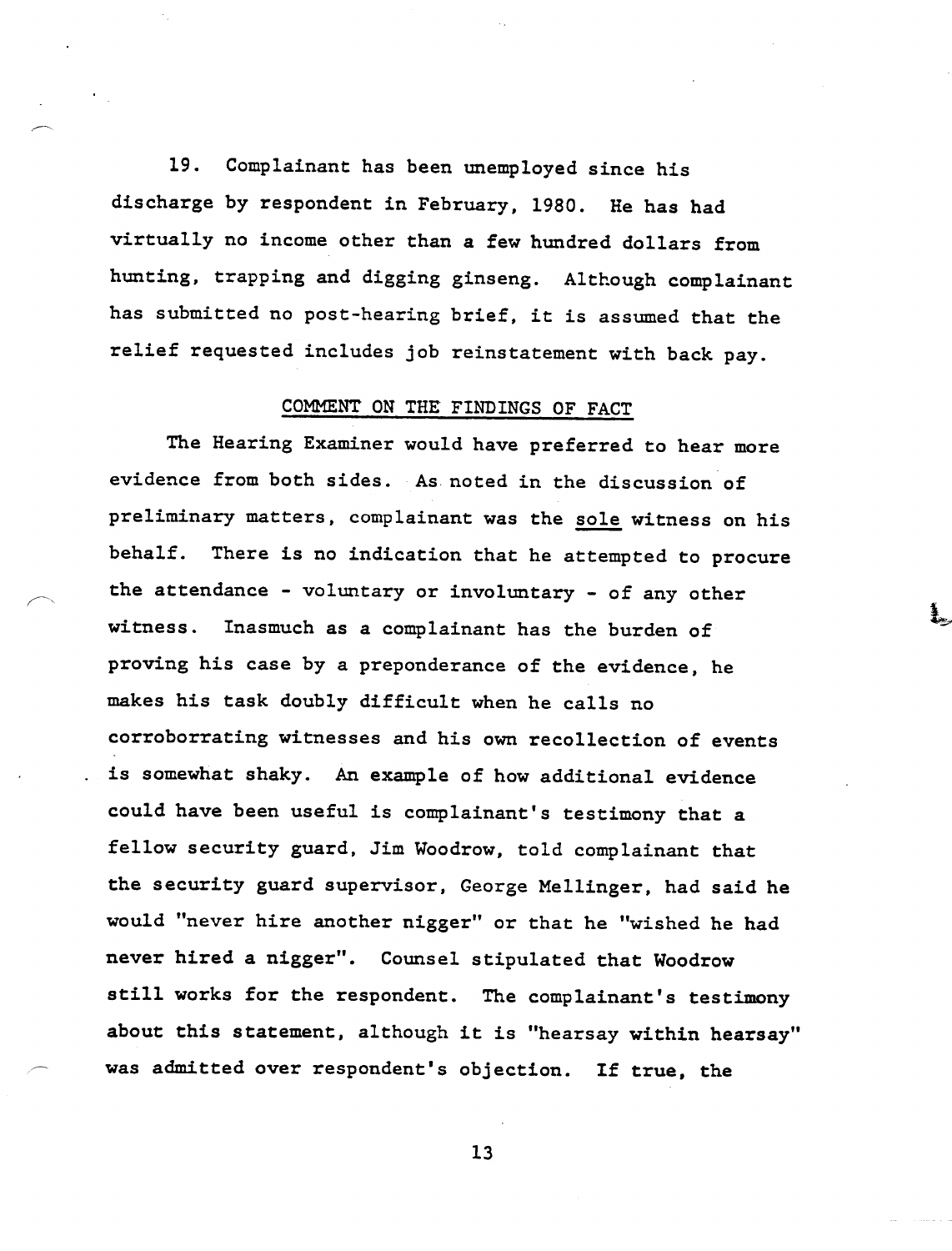statement attributed to Mellinger would have obvious significance. However, the Hearing Examiner is extremely reluctant to place substantial weight on a double hearsay statement when a witness who could have corroborrated it (Jim Woodrow) was amenable to process, is still employed at the plant less than 15 miles from the place of hearing, but was not called as a witness by either party. Similarly, although it was agreed that Mellinger and Ken Beaver no longer work for the company, there was no real attempt to account for their present whereabouts. The respondent argues in his post-hearing brief that since these people no longer work for the company, they are no longer under the company's control to be produced as witnesses. Of course, whether presently employed or not, respondent (or complainant) could have subpoenaed these individuals assuming they could be served within the Commission's territorial jurisdiction. However, as respondent correctly suggests, the burden is on the complainant to prove his case, not on the respondent to disprove it.

In remarking upon complainant's shaky recollection of facts, the Hearing Examiner specifically refers to such examples as complainant's apparent inability to recognize the "Employment Complaint Background Information Questionnaire" which he signed, his confusion or uncertainty about dates, and several sworn statements in his complaint which were unsubstantiated or contradicted at the hearing.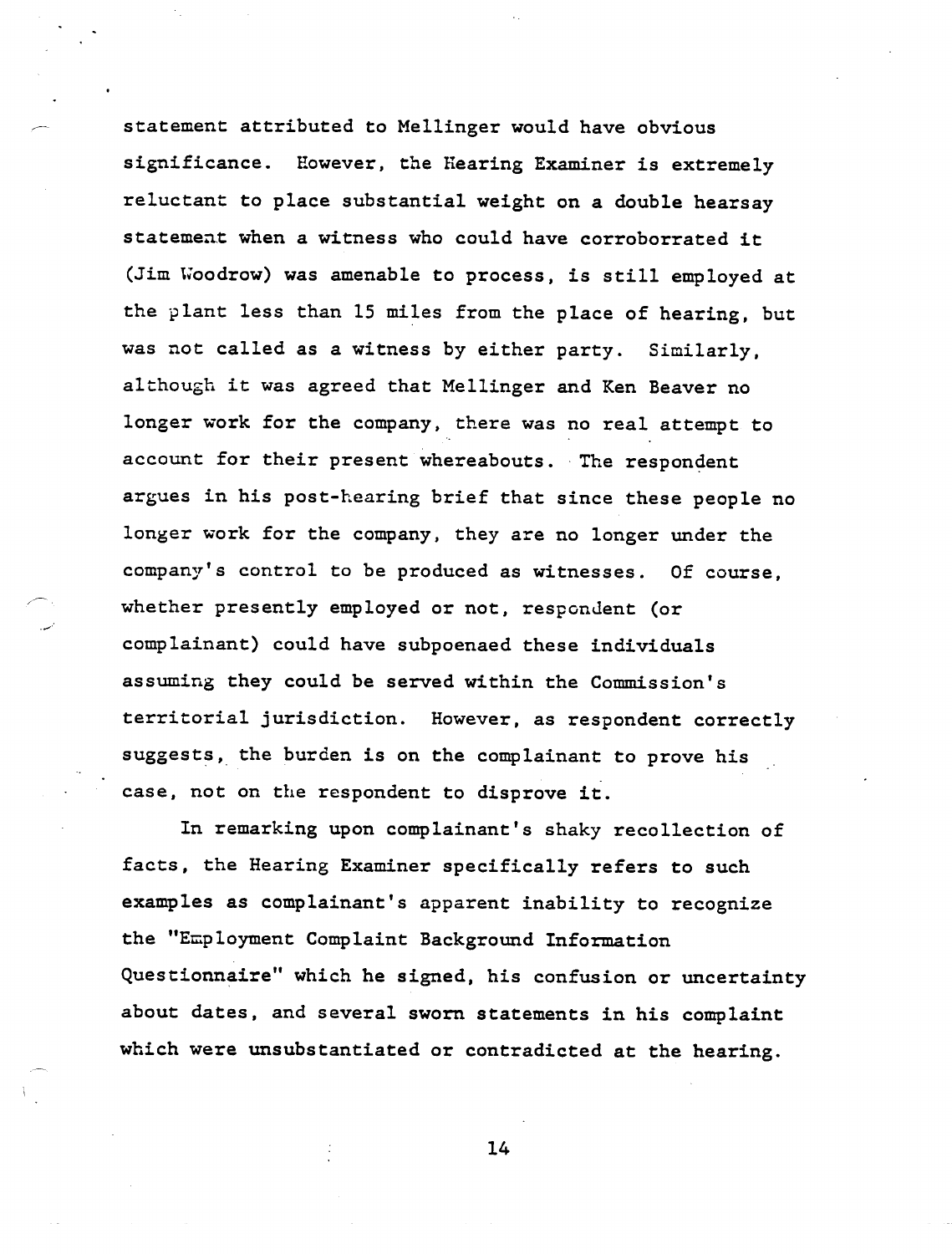## CONCLUSIONS OF LAW

The stated reasons for complainant's discharge were (1) missing rounds, (2) leaving work without permission and not contacting his supervisor and (3) excessive absenteeism. It is fundamental that in order to prevail on his charge of race discrimination, complainant should be prepared to show that whites in the same circumstances were treated more leniently. Complainant was the only black employee in the security guard force and there were only 10 to 12 security guards. Complainant did not produce evidence of any white employees with the same or a comparable work record; i.e., a combination of multiple offenses.

The plant general superintendent testified that missing rounds and leaving work early without permission were serious offenses. The written rules for security guards place emphasis on these factors. One rule exclaims: "Do not desert your clock or guards post!". The same witness testified that two white guards had been fired for missing rounds in the past.

Complainant's testimony was that illness was the reason for his missed or incomplete rounds. This is apparently not disputed by respondent. The general superintendent, who made the decision to discharge after consultation with Mellinger. was apparently not aware of the sickness as a possible explanation for the missed rounds. Whether his decision would have been different had he known the full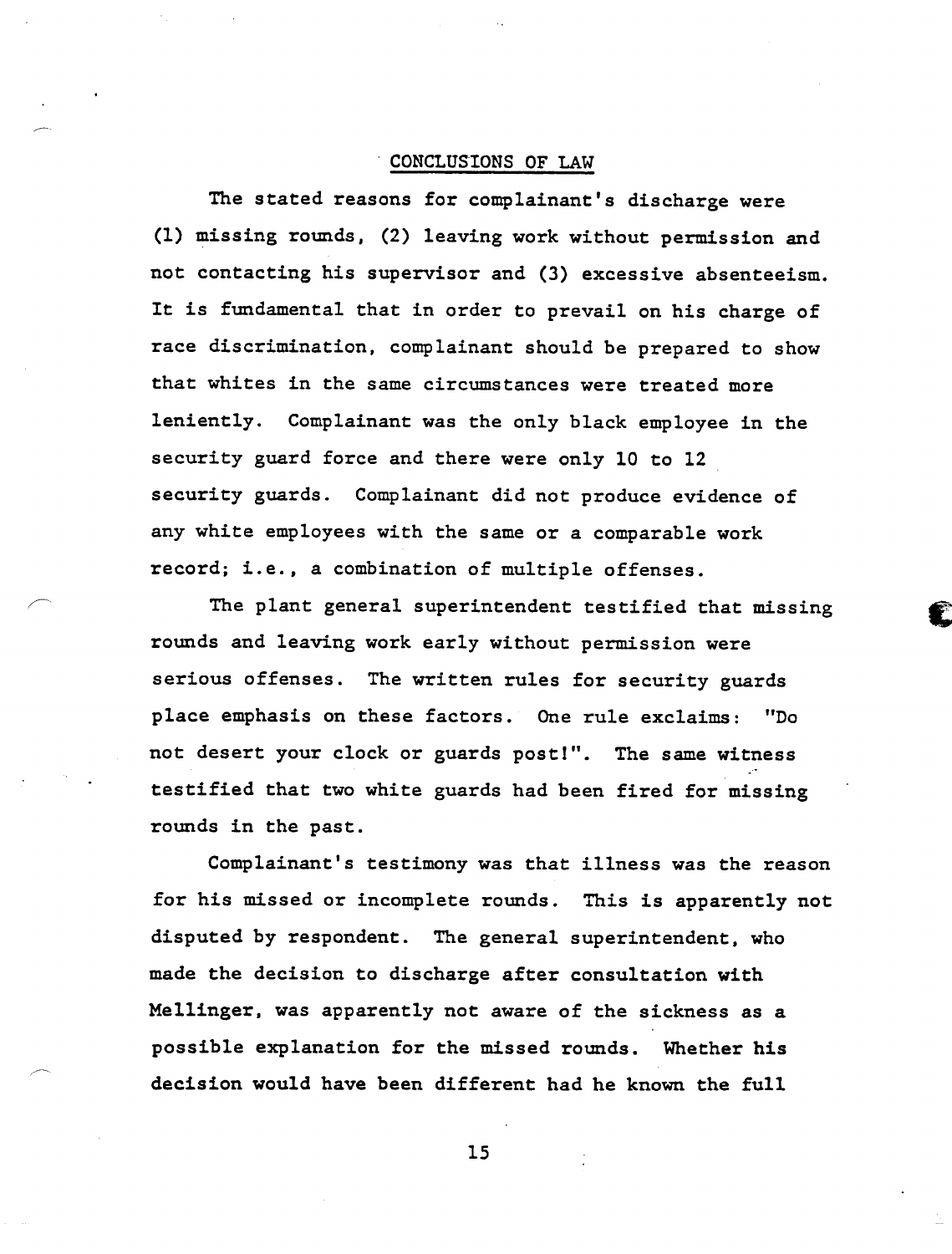circumstances is a matter of conjecture. He did testify that if a guard becomes ill on the job and cannot make or complete his rounds, he should notify his supervisor and make sure the round is covered by someone else. He also said that even though employees may use as many as 10 sick days a year, they are not necessarily "entitled" to these days, and employees who continually use sick leave days do so at the risk of their jobs.

Even assuming, however, that Bentley's decision would have been not to discharge if he had known all of the facts and circumstances of the missed rounds, this does not mean that complainant is now entitled to relief. Complainant is entitled to protection from a racially motivated discharge. The human rights laws do not immunize him from the effects of an unwise, uninformed or even unfair management decision. For reasons stated above, complainant on this record has not met the burden of proving that his discharge was because of his race. Again, complainant has made his burden more difficult by calling no witnesses other than himself.

With respect to the respondent's statute of limitations defense, there is no question that the verified complaint form; i.e., the complaint ultimately served upon the respondent, was not filed within 90 days after the alleged act of discrimination. However, the "Employment Complaint Background Information Questionnaire" was filled out, signed, verified and returned to the Commission in April of